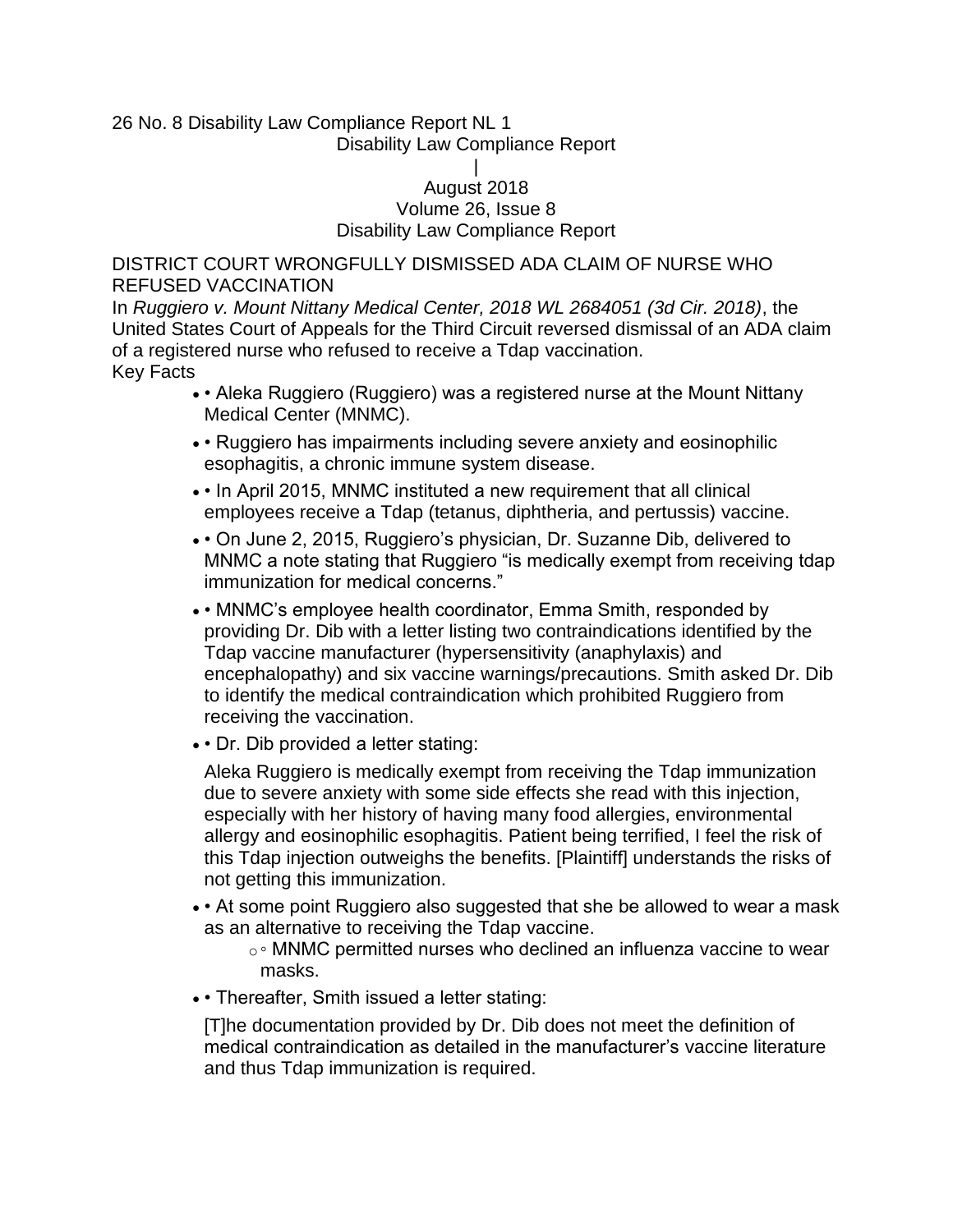• • Subsequently, MNMC terminated Ruggiero because she refused to take the Tdap vaccine.

Ruggiero sued MNMC under the ADA. The lower court dismissed Ruggiero's reasonable accommodation claim on two grounds: (1) Ruggiero had failed to plead notice; and (2) the allegations demonstrated that MNMC had satisfied its obligations under the interactive process as a matter of law. The district court further concluded that Ruggiero had failed adequately to allege ADA discrimination and retaliation. Ruggiero appealed to the Third Circuit.

# **NOTE:**

**The district court reasoned: (1) that Ruggiero failed to plead that MNMC was aware that she was disabled within the meaning of the ADA because she did not allege that MNMC knew she had a substantial limitation from a diagnosed impairment (that is, that simply informing an employer of a particular condition is not tantamount to providing the employer with knowledge that the employee is substantially limited in some major life activity); (2) that Ruggiero failed to allege that she requested an accommodation; (3) that MNMC made a good faith effort to engage in an interactive process with Ruggiero; (4) that by requiring the employer to engage in an interactive process, courts do not hold that any particular accommodation must be made by the employer and therefore MNMC was not required to grant Ruggiero's request that she be allowed to wear a mask; and (5) that Ruggiero's requested accommodation was for a "purely personal preference" which the ADA does not require an employer to grant. NOTE:**

**Accommodation requests based on "personal preference," rather than on limitations caused by a disability, require no accommodation.** *Grant v. Revera Inc./Revera Health Systems, 2014 WL 7341198 (D.N.J. 2014)***;** *Prewitt v. Walgreens Co., 2012 WL 4364660 (E.D. Pa. 2012)* **(where the plaintiff alleged that, given her cardiac disease, administering vaccinations would "create undue stress and cause significant illness," the accommodation request was based on "personal preference" and was insufficient under Rule 12 to show a disability requiring accommodation).**

### Reasonable Accommodation

The Third Circuit started its analysis by setting forth the following general principles relating to the interactive process:

- • Discrimination under the ADA encompasses not only adverse actions motivated by prejudice and fear of disabilities, but also includes failing to make reasonable accommodations for a plaintiff's disabilities.
- • To determine the appropriate reasonable accommodation, it may be necessary for the employer to initiate an informal, interactive process with the employee.
- • Initiating such a process, however, requires that the employer first be put on notice of a disability and request for accommodation.
- • Under the ADA, adequate notice simply requires that an employee provide the employer with enough information that, under the circumstances, the employer can be fairly said to know of both the disability and desire for an accommodation.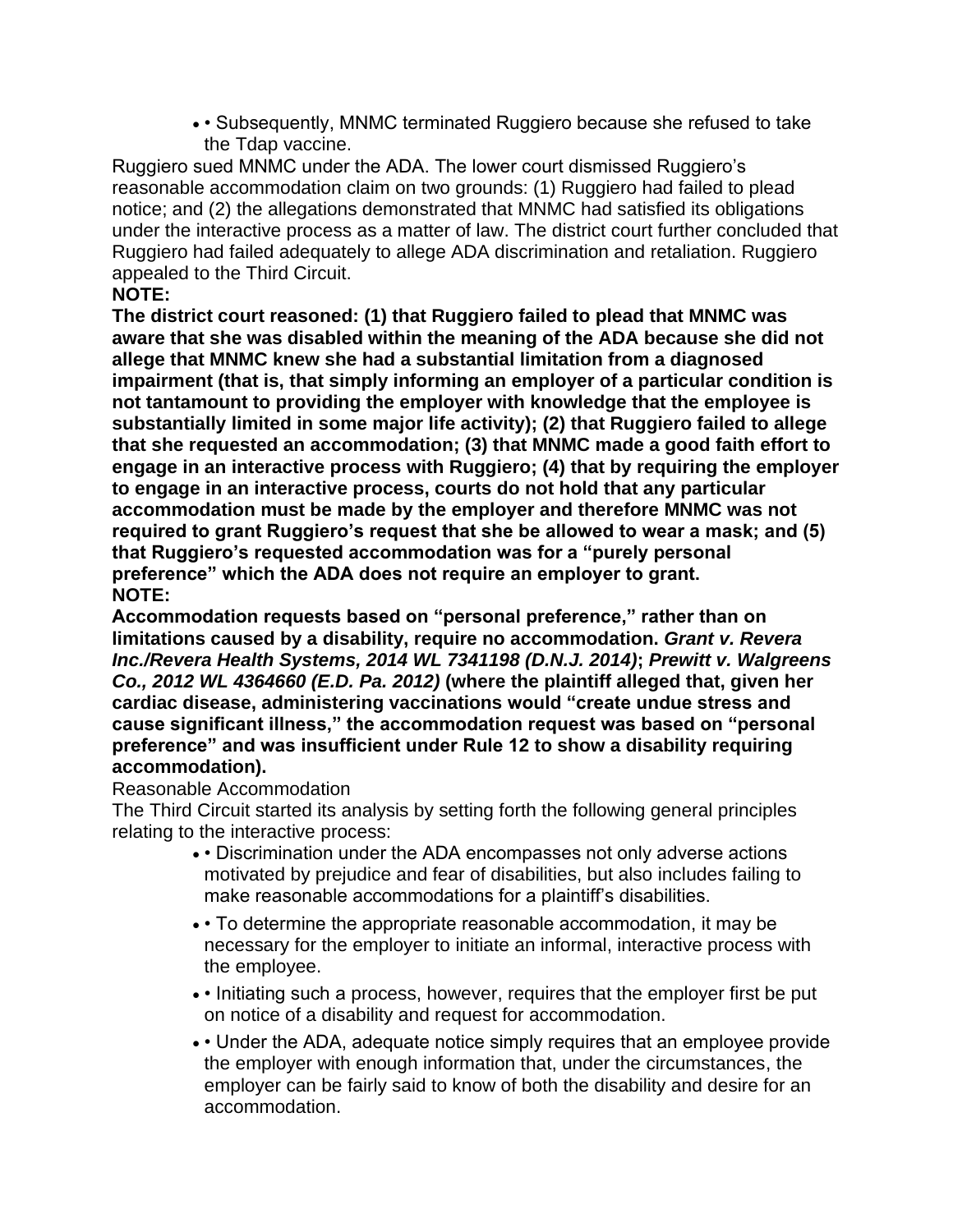- • Once notice is provided, each party thereafter assumes certain duties during the interactive process.
- • An employer can show its good faith in such ways as: meeting with the employee; requesting information about the employee's condition and limitations; asking the employee what accommodation she wants; showing some sign of having considered her request; and offering and discussing available alternatives when the request is too burdensome.

Applying the foregoing to the pleading in this case, the Third Circuit held that Ruggiero's complaint satisfied the pleading standards for establishing a claim under the ADA. **Notice** 

As to the lower court's holding that Ruggiero failed to allege that MNMC was on notice of her being disabled, the Third Circuit reasoned as follows:

[T]he facts alleged in the complaint plausibly suggest that MNMC knew of Ruggiero's alleged disability and her desire for an accommodation. Ruggiero alleged that she made an appointment with her doctor to discuss the required vaccine, and her doctor recommended not receiving the vaccine because of her medical conditions. She also alleged that her doctor memorialized her recommendation in two notes that were provided to MNMC. In addition to her request for an exemption, Ruggiero alleges she sought permission to wear a mask as an alternative accommodation. These facts are sufficient to support an inference that MNMC knew of Ruggiero's alleged disability and that Ruggiero communicated to MNMC her desire for an accommodation. **NOTE:**

**In support of this holding, the Third Circuit cited** *E.E.O.C. v. Chevron Phillips Chemical Co., LP, 570 F.3d 606, 21 A.D. Cas. (BNA) 1729 (5th Cir. 2009)* **(concluding, at summary judgment stage, that a jury could reasonably determine that notes from the employee's doctor constituted requests for accommodations, where the notes requested that the employer relocate the employee to another office, permit her to alternate job duties, and allow her to nap during her lunch break), and** *E.E.O.C. v. Sears, Roebuck & Co., 417 F.3d 789, 16 A.D. Cas. (BNA) 1761 (7th Cir. 2005)* **(concluding, at summary judgment stage, that a jury could find that the employer had sufficient notice to trigger the interactive process, where the employee requested permission to use a shortcut and provided doctors' notes "indicating that she suffered from neuropathy and recommending that she be permitted to avoid walking long distances").**

The Third Circuit further reasoned that the fact that MNMC requested more information from Ruggiero to determine if an exemption from the vaccine requirement was warranted rendered implausible any suggestion that MNMC was not on notice of Ruggiero's desire to be accommodated.

### **NOTE:**

**MNMC had argued that simply informing an employer of a medical condition is insufficient to put it on notice of an employee's limitations or trigger its interactive process obligations. According to MNMC, the plaintiff must allege that her employer is aware not only of her disability but also of the limitation resulting from that disability that potentially requires an accommodation. MNMC relied on** *Jin Choi v. University of Texas Health Science Center at San Antonio, 633 Fed. Appx. 214, 328 Ed. Law Rep. 528 (5th Cir. 2015)***. The plaintiff in** *Choi* **alleged that**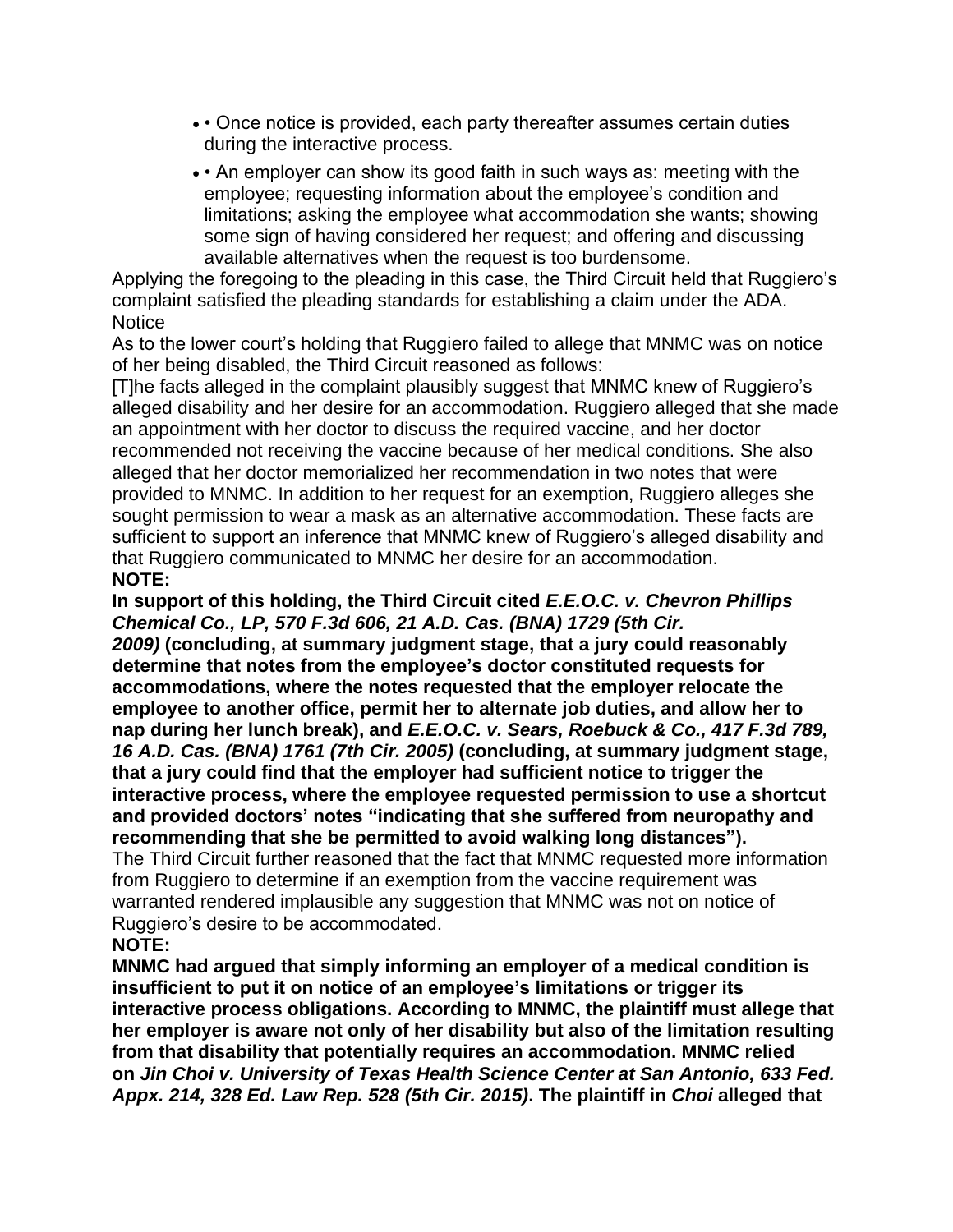**he informed the defendant he had attention deficit disorder and required accommodation, but no accommodation was granted. In affirming the dismissal of the complaint, the Fifth Circuit reasoned:**

**[U]nder the ADA "it is important to distinguish between an employer's knowledge of an employee's disability versus an employer's knowledge of any limitations experienced by the employee as a result of that disability. This distinction is important because the ADA requires employers to reasonably accommodate limitations, not disabilities." … We concluded that "it is incumbent upon the ADA plaintiff to assert not only a disability, but also any limitation resulting therefrom."**

## Interactive Process

As to the lower court's conclusion that MNMC had satisfied its obligations under the ADA as a matter of law, the Third Circuit reasoned that Ruggiero's allegations raised the plausible inference that MNMC failed to properly engage in the interactive process. According to the Third Circuit, Ruggiero requested an accommodation—either an exemption from the vaccine requirement or permission to wear a mask—but both were rejected by MNMC without proposing an alternative. These allegations plausibly suggest that MNMC prematurely ceased the interactive process and barred Ruggiero from the individualized inquiry to which she was entitled under the ADA. **NOTE:**

**In** *Taylor v. Phoenixville School Dist., 184 F.3d 296, 9 A.D. Cas. (BNA) 1056, 9 A.D. Cas. (BNA) 1187, 137 Ed. Law Rep. 116 (3d Cir. 1999)***, the Third Circuit adopted the following reasoning set forth in** *Bultemeyer v. Fort Wayne Cmty. Schs., 100 F.3d 1281, 1285 (7th Cir. 1996):*

**[B]oth parties bear responsibility for determining what accommodation is necessary … [N]either party should be able to cause a breakdown in the process for the purpose of either avoiding or inflicting liability. Rather, courts should look for signs of failure to participate in good faith or failure by one of the parties to help the other party determine what specific accommodations are necessary. A party that obstructs or delays the interactive process is not acting in good faith. A party that fails to communicate, by way of initiation or response, may also be acting in bad faith. In essence, courts should attempt to isolate the cause of the breakdown and then assign responsibility.**

Discrimination Claim

As to Ruggiero's ADA discrimination claim, the Third Circuit started its analysis by setting forth the following standard test: to establish a claim of disability discrimination, a plaintiff must show that she: (1) is a disabled person within the meaning of the ADA; (2) is otherwise qualified to perform the essential functions of the job, with or without reasonable accommodations by the employer; and (3) has suffered an otherwise adverse employment decision as a result of discrimination.

The Third Circuit then reasoned as follows:

- • At the pleading stage, a plaintiff need not establish a prima facie case of discrimination.
- • Rather, a complaint is sufficient when it pleads how, when, and where the employer allegedly discriminated against the employee such that an employer is on notice of the basis of the claim against it.